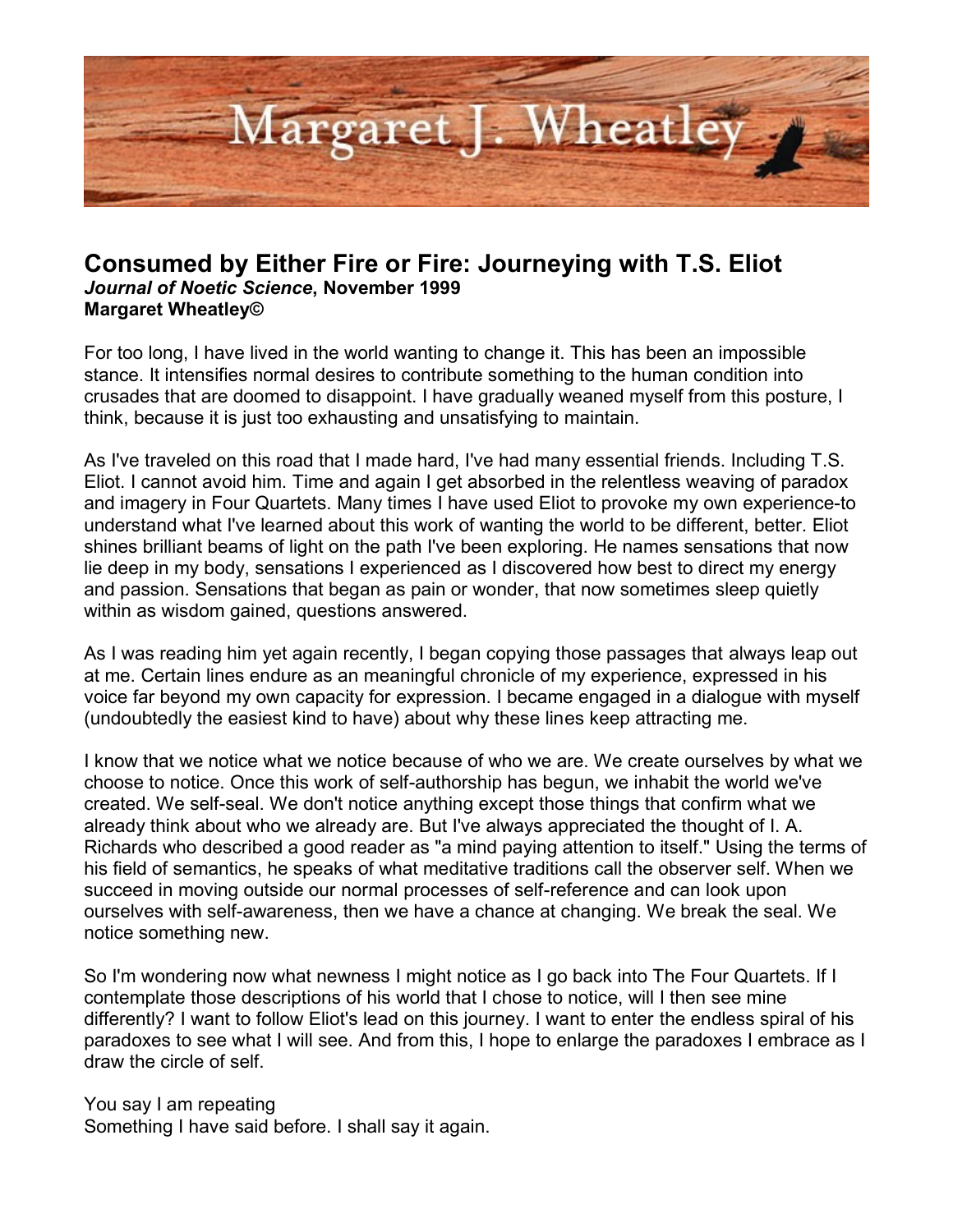Shall I say it again? In order to arrive there, To arrive where you are, to get from where you are not, You must go by a way wherein there is no ecstasy. In order to arrive at what you do not know You must go by a way which is the way of ignorance. In order to possess what you do not possess You must go by the way of dispossession. In order to arrive at what you are not You must go through the way in which you are not. And what you do not know is the only thing you know And what you own is what you do not own And where you are is where you are not.

## East Coker III

I choose to begin with this passage not because of its profound paradox, but because it begins with humor and frustration. I want to appreciate these emotions that are frequent companions of paradox. I relate to his repetition, because I find myself on many different podiums, repeating myself. And I'm frustrated with repeating myself (I shall say it again. Shall I say it again?) because I know I'm saying things that have been said by others, over and over. I'm giving voice to ideas that have been expressed by mystics, martyrs, philosophers, scientists, and everyday people. For millennia. Is anybody listening?

I lose my patience. I wonder where all the learning is going, why it isn't showing up in new beliefs, new practices. Patience is my greatest challenge. (Well, actually, the challenge is compassion, from which patience arises.) So I try to relearn patience from the true exemplars, those spiritual teachers past and present who spend their whole ministries being repetitious. They never accuse us of being stupid or stubborn. These teachers so love the truth of what they say that they seem to enjoy repeating themselves. I think this must be the key. Loving truth so much that no repetition is tedious. Feeling truth new and vibrant each time it is voiced. Loving people so well that giving voice energizes the speaker long past normal human endurance.

## Well, maybe.

What are the truths that Eliot must keep repeating? He follows with a timeless description of the path by which truth is obtained. Pure paradox, a path that jostles us continually with its demands. A path that requires no less than the total loss of certainty and identity. "A condition of complete simplicity, (Costing not less than everything)" he says at the very end of the Quartets. The way of no ecstasy, the way of ignorance and not-knowing, the path of dispossession and the dissolution of self that opens us to life.

Many years ago when I was first beginning to write of new science, I was well-guided. In one trenchant phrase, the journey ahead was described to me as a journey "of wonder and notknowing." I have remained clear about that, and perhaps in contradiction to Eliot, I have found that wonderment, which opens us to new truth, is often accompanied by something a bit like ecstasy. Astonishment is fun; people love the experience. Wonder seems to return us to our innocence. We enter into a state of delight-show us something else strange and preposterous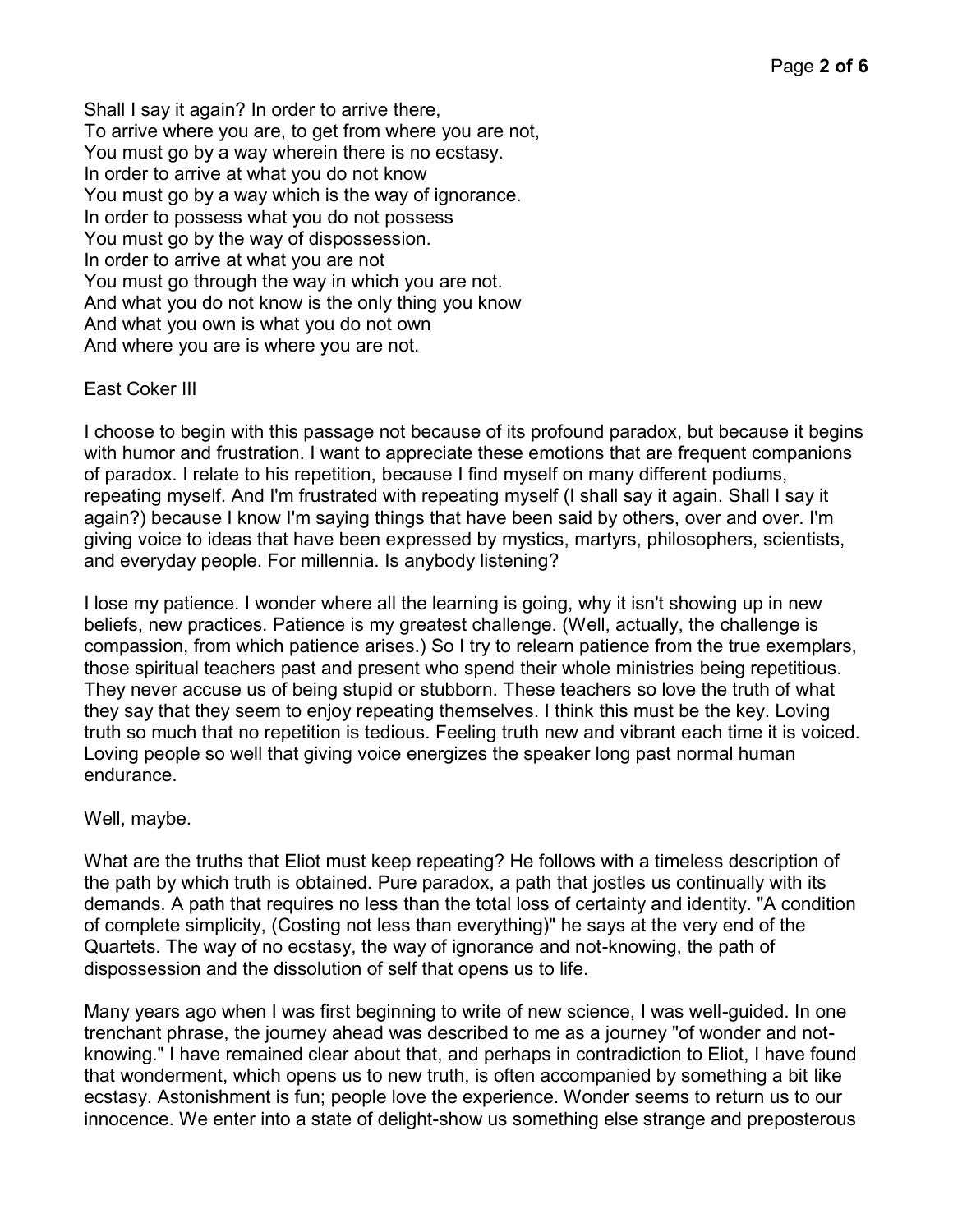so that we can laugh and exclaim. In this innocent state, we are willing to give up our selfconcepts and glimpse into the unknown with new eyes. Ever since I began noticing the effects of wonder, I've tried to lead people to a place where they could encounter this astonishing world and grin with delight. If I could do that, I learned they would willingly follow me elsewhere in thought.

But the rest of the journey is just as Eliot describes it. He is, after all, repeating the paradoxes of Jesus, of Buddha, of Lao Tzu. If you would save your life, you must lose it. If you would thrive in the new world, you must dissolve your old form. Letting go is the only path to safety. Surrounded by so much truth, it's a puzzle how we ever came to deny it. Did we ever really believe we could proceed through life by growing all the time, new and improved at every turn? How did the shadow disappear from our pursuit of the light? When did we forget that "there must be opposition in all things." When did we stop acknowledging the great space for discovery that is created by the opposing poles of paradox?

I said to my soul, be still, and wait without hope for hope would be hope for the wrong thing; wait without love For love would be love of the wrong thing; there is yet faith But the faith and the love and the hope are all in the waiting. Wait without thought, for you are not ready for thought: So the darkness shall be the light, and the stillness the dancing. East Coker III

Eliot extends his hand and asks us to dance into the emptying stillness that truth places on our path. We cannot approach truth from who we are. We think too small. We are confined and confining in our beliefs. A few years ago, feeling imprisoned by the beliefs I was promulgating passionately to myself and to the world, I imagined creating a year-end ritual. I've never done it in all the glorious pomp and pageant I imagined, but the ritual is "The Bonfire of Beliefs." At least once a year, can I take those ideas and beliefs I most cherish and try to see the world without them? "For hope would be hope for the wrong thing. . .for love would be love of the wrong thingÉ" Give up what I believe-these truths are too small for me to perceive what I truly seek. Open to something much wilder, although that too will become tame. Do this over and over, until I ring inside from hollowness and emptied faith. Except the faith I learn in the waiting. Real faith.

We must be still and still moving Into another intensity For a further union, a deeper communion Through the dark cold and the empty desolation, The wave cry, the wind cry, the vast waters Of the petrel and the porpoise. In my end is my beginning. East Coker V

The journey is the accumulation of stillness. Patience. Emptiness. The union that I seek is not of my creation. The self I have created impedes union. Stillness must be learned, and the endless time in which I learn it is filled with doubts and desolations. Stillness often feels like abandonment. Why isn't Spirit communicating with me? What have I done to deserve such a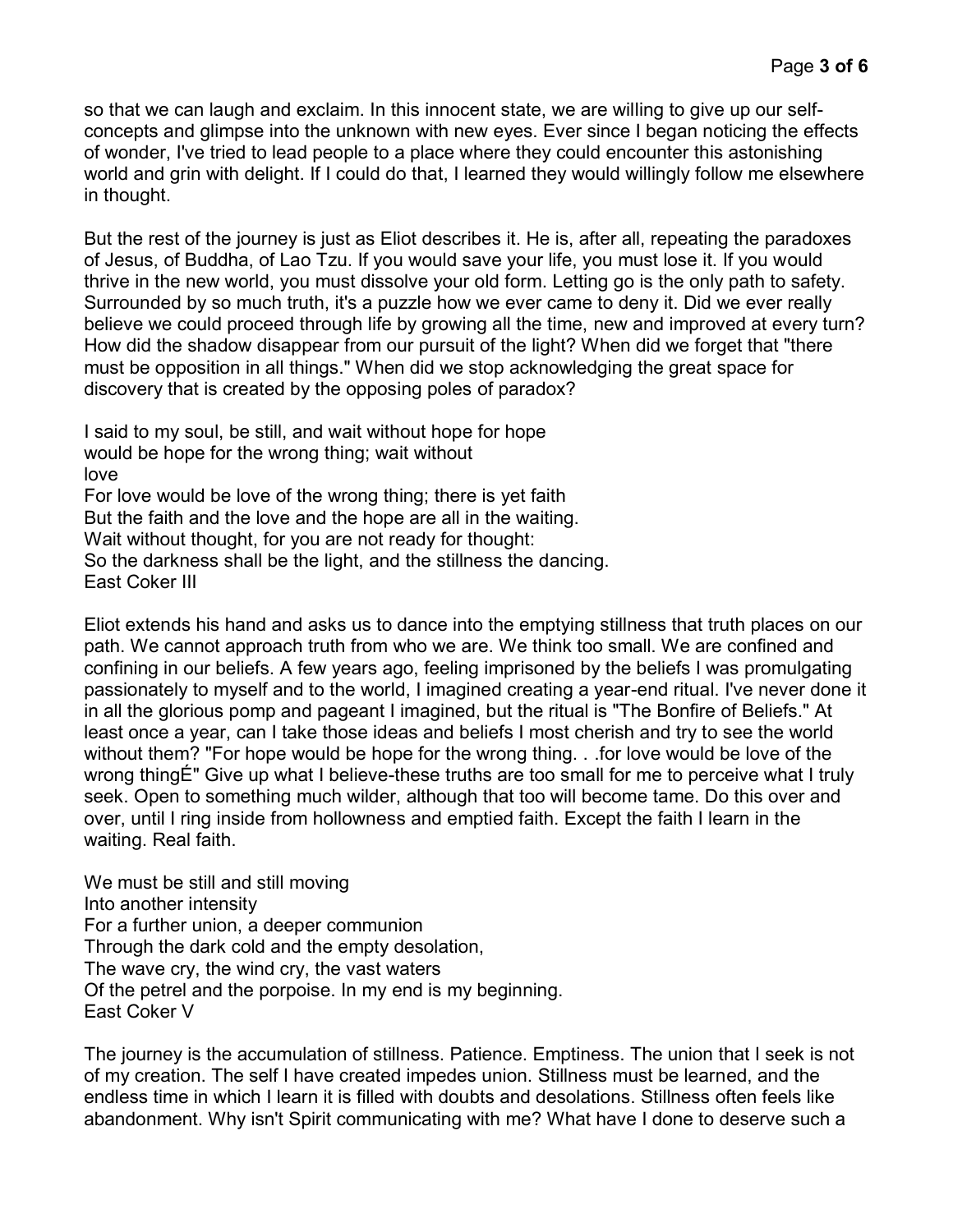stony, cold silence? How do I avoid filling with new terrors the emptiness that terrifies me?

Yet the wave cry and the wind cry want to fill the silence. Life is our comforter. When I stop the self-absorption, when I can pause a moment to gaze on what's around me, I experience this comfort. I feel the movement of forces that exist beyond me, but which willingly carry me with them. I don't experience nature's elemental energies of wind, movement, or mountains cast high into the sky as hostile. In that, I may be lucky-never to have been overwhelmed by gales or floods. When I lift my head into the wind, or commune with a mountain, I do so as a participant. I feel this planet as an expression of the life that moves in me and everyone. Often, Nature is my most comforting companion. She invites me to remember that I am necessary to creation.

But only if I discipline myself to stop looking inward. Only if I remember that the communion I seek is everywhere around me, waiting for me to notice its presence. It is another intensity and it cries out for us.

And what you thought you came for Is only a shell, a husk of meaning From which the purpose breaks only when it is fulfilled If at all. Either you had no purpose Or the purpose is beyond the end you figured And is altered in fulfillment. Little Gidding I

Here is Life's great gift-unending surprise. And it's other gift-Life's inherent orderliness. We are not adrift in a purposeless universe. We are not the byproduct of a Darwinian accident that felt lucky because we were the ones to survive. I used to challenge MBA students with the question, "Do you think your life's purpose is something you create or discover?" They always wheedled out of it by answering, "Both." This may be true, but I feel that Viktor Frankl was right when he said that "meaning precedes being." I know we each have a unique contribution that is necessary for the whole of us to thrive. I know our gifts are required. I don't know where these gifts originate, but I know what they feel like. I feel joyful when I yield to their expression.

Yet Eliot cautions us about something I also know to be true. We so want to know our purpose that we too quickly determine what we think it is, and we kill ourselves in the process. We turn from stillness and listening to earnest action, and Spirit disappears. After a while we find ourselves expired-we played God with our lives and lost the source of all inspiration, the breath of life.

This is a real dilemma. How do we attend to our purpose while holding the humility that we do not create it? Once we catch a glimmer of what it might be, how do we avoid taking over as creator? It gets even more complicated. How do we avoid getting ego-seduced by the specific manifestation of our gifts? Is it possible to live in the humility of knowing that our purpose, as clearly as we self-define it, is but "a husk of meaning"? The task is really to become superb listeners. Heidegger wrote that waiting, listening, was the most profound way to serve God.

Can we live into the presence of purpose, never hoping for a straightforward answer but inviting in always the great mystery that gives rise to our questions?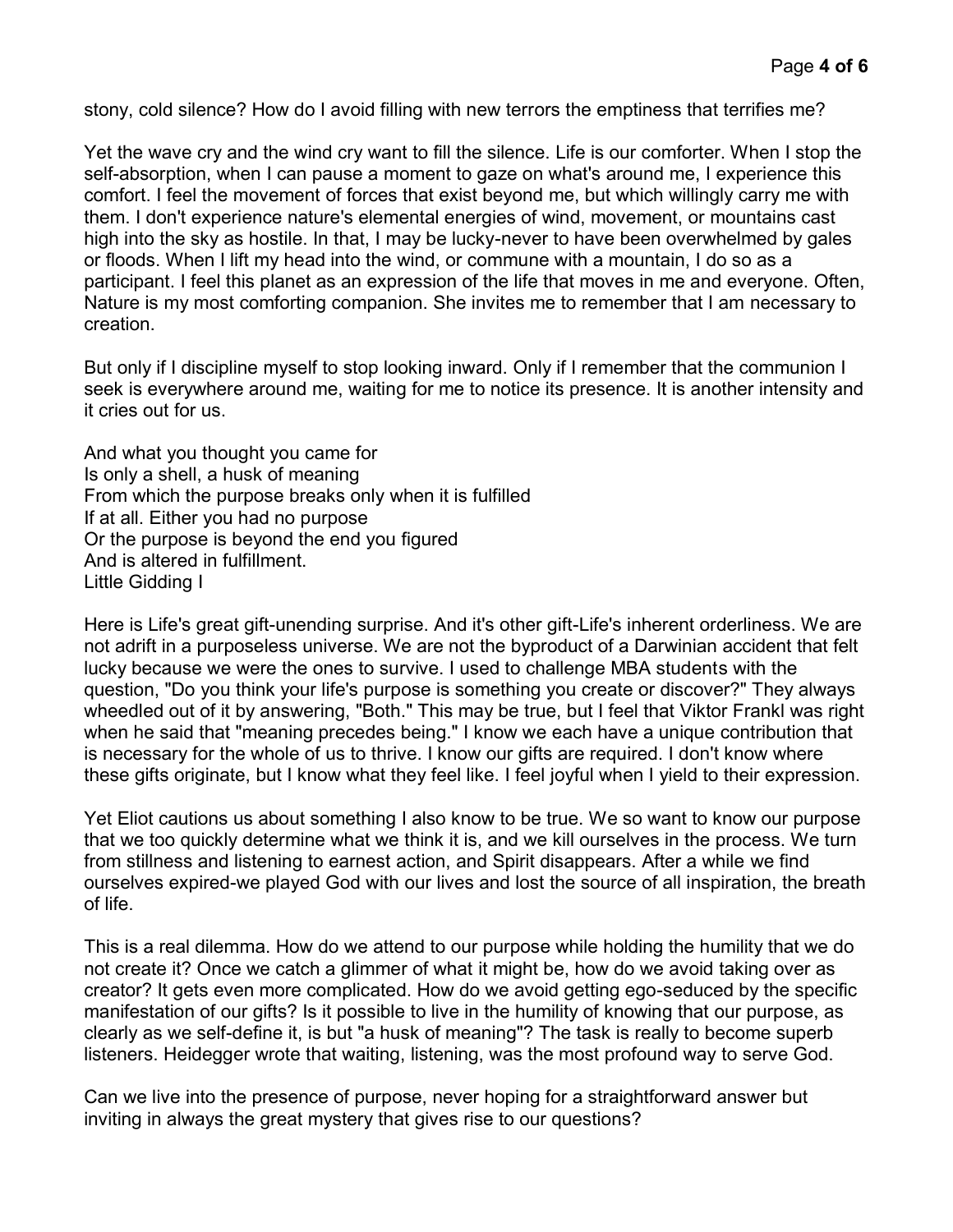You are not here to verify, Instruct yourself, or inform curiosity Or carry report. You are here to kneel Where prayer has been valid. Little Gidding I

To this place, listening carries us. Whatever we conceive our work to be, in the end we know that we are only, infinitely, serving the place of prayer. I used to believe my work was about organizations and life inside them. Then a bit later I thought I was charged with changing the dominant worldview of Western thought. Notice how my scope increased as my ego gained a surer footing. Then one day, in a sunny patch of jungle in the Yucatan, I leaned against a small but perfect Mayan ruin while my two sons swam in a shadowy cave pool. Faced with jungle growth and sun, and the cold stones of yet another attempt at civilization, I knew that my work was, as is everyone's, about reclaiming Life. All of us are struggling together toward a time when the human spirit can find more room for itself in the societies we create. We are all participating in enlarging the spaces in which we together dwell, so that they might hold more of the greatness of each of us.

Who then devised the torment? Love. Love is the unfamiliar Name Behind the hands that wove The intolerable shirt of flame Which human power cannot remove. We only live, only suspire Consumed by either fire or fire. Little Gidding IV

I lose my breath reading this passage. Do I experience the demands of Love as an intolerable shirt of flame? I know I feel there is no escape from this path, but I don't yet know that this path leads only to fire. I do, more and more, feel as my companions those from all centuries who followed the blinding path of Love, who willingly donned the shirt of flame and wore it to their martyrdom. Recently I've been reflecting on how strange we are, my generation, to believe we can help birth a new world without it affecting our career progress. I'm aware of how little courage our lives have required of us. But Life keeps raising the stakes.

When I thought the opposition to my work was in the person of a controlling boss, it seemed I might maneuver my way past him or her. When I thought the opposition originated from a lack of evidence for how much we all benefit from inclusive, inviting workplaces, it seemed I might create change by rational argument. When I thought the work was about shifting a world view and welcoming in life's great creative capacities to our human lives, it seemed I had a lot of support from the planetary community of living beings. They were making their case-I needed merely to direct attention to what they were doing.

But Love is not satisfied by logic. It may be that we'll accomplish this latest revolution with grace, that we'll marshal the powers of non-violence and people will willingly surrender their ideas and their power because they too are tired of the violence and the impotence. But maybe not. Maybe the only route to Love is fire, or fire. I don't know this, but I do know that I have had